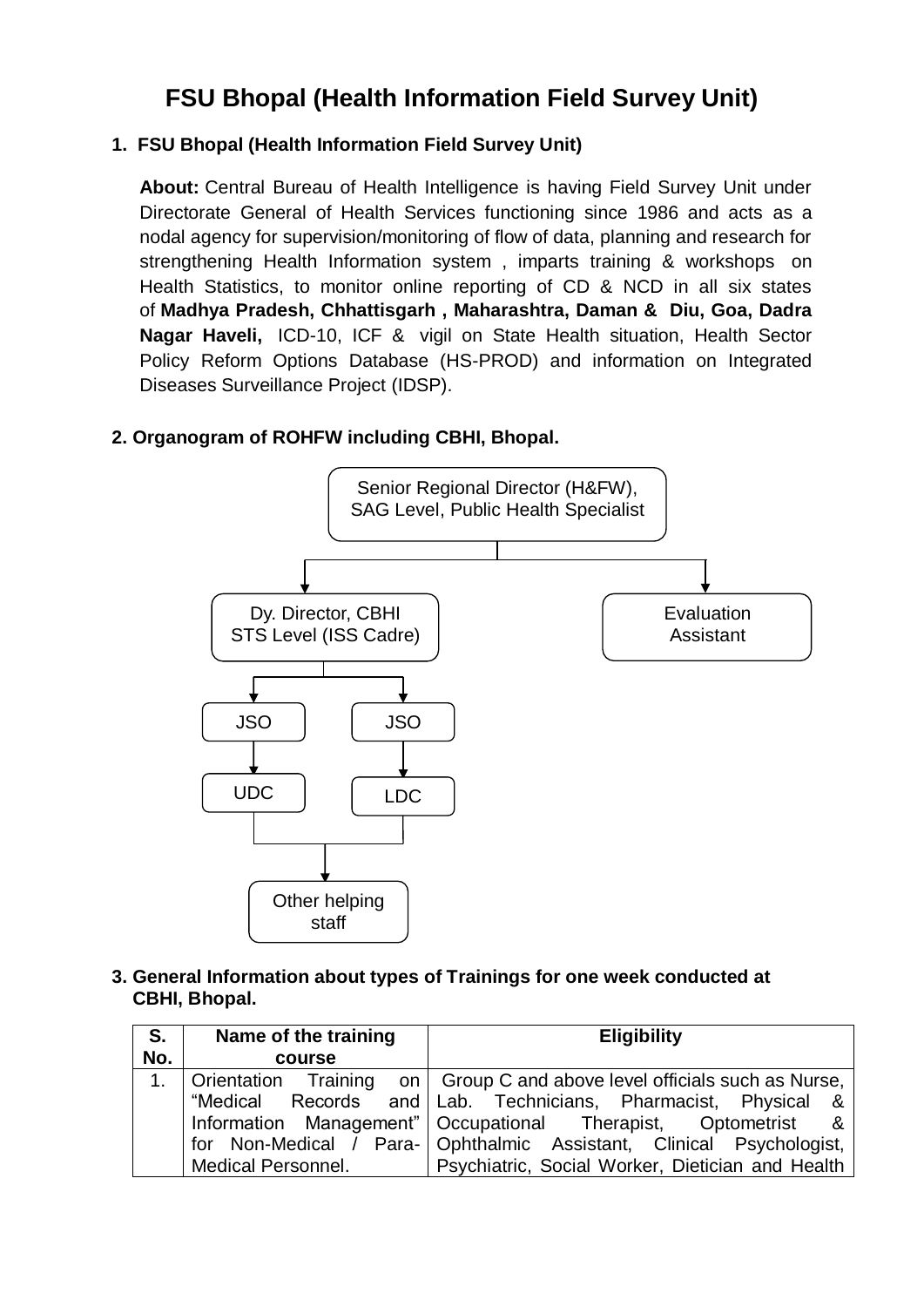|    |                                                                                                                                                                              | Statistician who have not undergone any formal<br>training related to Medical Record System other<br>than their respective professional courses and<br>working in Central Govt. / State Govt. / Local<br>Govt. Bodies / Public Sector Undertakings /<br>Autonomous Govt. Establishments                                                                                                                                               |
|----|------------------------------------------------------------------------------------------------------------------------------------------------------------------------------|---------------------------------------------------------------------------------------------------------------------------------------------------------------------------------------------------------------------------------------------------------------------------------------------------------------------------------------------------------------------------------------------------------------------------------------|
| 2. | Training<br>Orientation<br>on<br>International<br>"Family<br>$\circ$ of<br>Classification<br>$(ICD-10)$<br>&<br>ICF)" for Non-Medical<br>$\prime$<br>Para-Medical Personnel. | Non-Medical Officials of Group-C and above<br>in the<br>Central<br>working<br>Govt./State<br>level<br>Govt./Local Govt.<br>Bodies/Public<br>Sector<br>Undertaking/Autonomous Govt. Establishments<br>in<br>preparation,<br>handling<br>engaged<br>&<br>and<br>maintenance of Medical and Health Data at<br>PHC/Dispensary/CHC/Hospitals/<br>corporations/District Medical Health Office/Dte.<br>Of Health, Medical & FW Services.     |
| 3. | Training<br>Orientation<br>on<br>"Health<br>Information<br>Non-<br>Management" for<br>Medical<br>$\sqrt{ }$<br>Para-Medical<br>Personnel.                                    | Non-Medical Officials of Group-C working in the<br>Govt./State<br>Govt./Local<br>Govt.<br>Central<br>Bodies/Public Sector Undertaking/Autonomous<br>Govt.<br>Establishments<br>and<br>engaged<br>in<br>preparation, handling & maintenance of Medical<br>Health<br>and<br>Data<br>at<br>PHC/Dispensary/CHC/Hospitals/Municipal<br>corporations/District Medical Health Office/Dte.<br>Of Health, Medical & FW Services.               |
| 4. | Training<br>Orientation<br>on<br>"Health<br>Information<br>Management" for Officers<br>(HIM)                                                                                 | Group-B and above level officers closely involved<br>Management of Health Information from<br>in<br>Primary Health Centre (PHC), to State/IT levels<br>Govt.<br>bodies/Public<br>Sector<br>Undertaking<br>Autonomous Govt. Establishments. This may<br>include Medical Officers (Including AYUSH),<br>District Officers, Health Education Officers and<br>Mass Medical Officers working in Health Sector<br>and Public Health Nurses. |

# **4. List of Contact persons in CBHI, Bhopal.**

| S. No.         | <b>Name</b>                        | <b>Designation</b>                  | <b>Email ID</b>                         | <b>Contact</b><br>No. |
|----------------|------------------------------------|-------------------------------------|-----------------------------------------|-----------------------|
| 1 <sub>1</sub> | Dr. R. K. Vyas                     | Senior<br>Regional<br>Director(HFW) | rohfwbho@mp.nic.in                      | 0755-<br>2410092      |
| $\overline{2}$ | <b>Shri Srimant</b><br>Kumar (ISS) | Deputy<br><b>Director</b>           | ddfsubho@nic.in<br>srimant.kumar@gov.in | 9479529963            |
| 3.             | Shri Ankur<br>Verma                | <b>JSO</b>                          | ankur.verma84@gov.in                    | 9935686799            |
| 4.             | Shri<br>ManiShriMaithil            | <b>JSO</b>                          | maithilm2@gmail.com                     | 8989881156            |
| 5.             | Shri. Anjum<br><b>Uddin</b>        | <b>JSO</b>                          | anjum683@gmail.com                      | 9893404331            |
| 6.             | Smt. Kishori                       | Evaluation                          | kishorishukla1711@                      | 9425606578            |